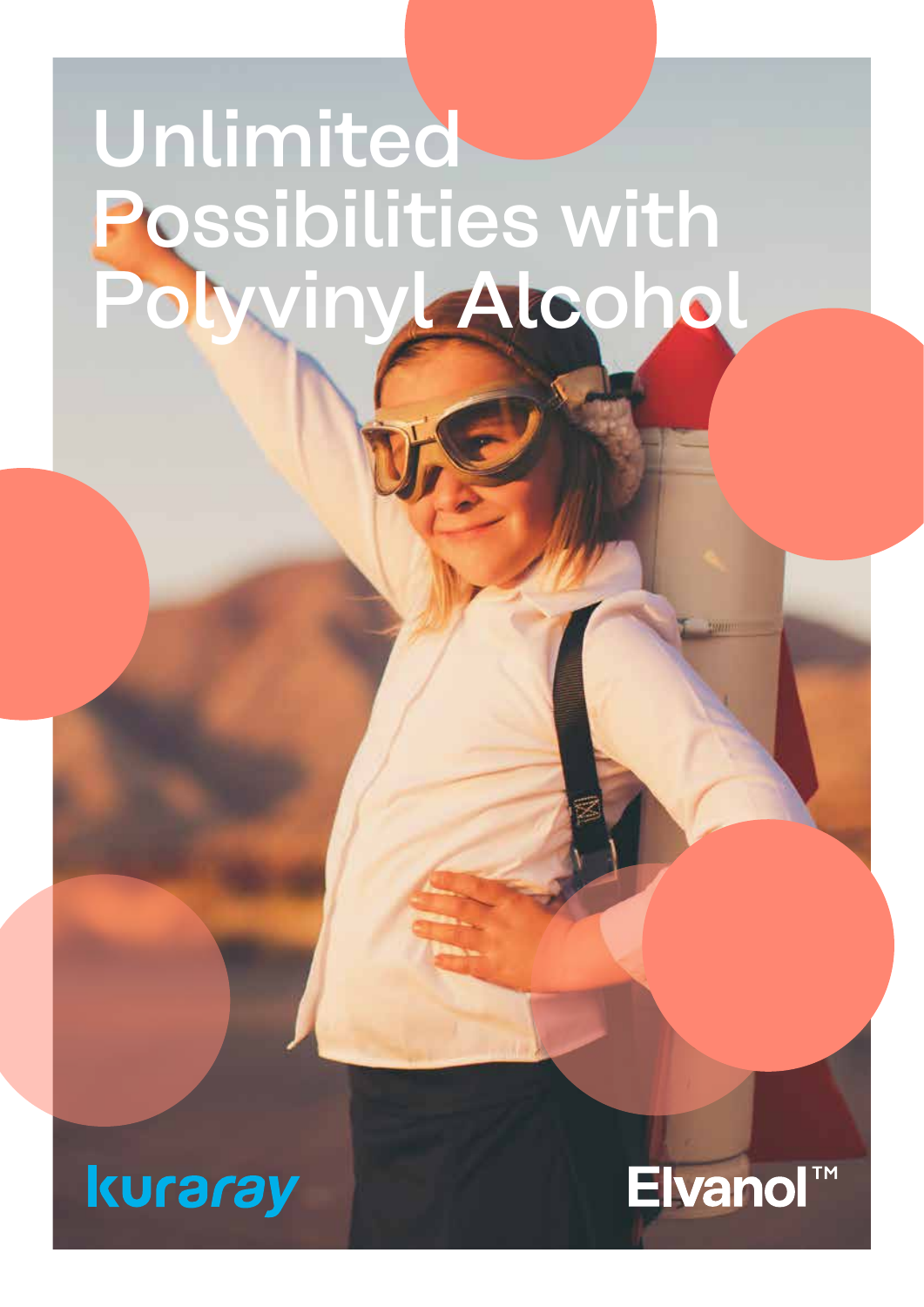

# Elvanol™ 90-50

Elvanol™ 90-50 is a fully hydrolyzed polyvinyl alcohol (PVOH) designed to provide high film strength and binding power in relatively low viscosity systems.

#### Advantages:

- 1. Permits higher solids solutions at a given viscosity and temperature, or lower solution viscosities at the same solids content and temperature as compared with Elvanol™ 71-30
- 2. Suggested to be used wherever higher viscosity, fully hydrolyzed polyvinyl alcohols are desired, but a lower solution viscosity is needed, particularly useful as a pigment binder for ceiling tile primers.
- 3. Elvanol™ 90-50 has a viscosity similar to starches used in metering size presses at line speeds in excess of 1500 meters per minute.

# Elvanol™ 85-82

Elvanol™ 85-82 is a unique, medium viscosity copolymer polyvinyl alcohol.

#### Advantages:

- 1. Less tendency to increase in viscosity during storage, even below room temperature and at higher solids concentrations.
- 2. More resistant to temperature changes.
- 3. High film strength.
- 4. Oil, grease and solvent resistance.
- 5. Suitable to be used for compounded adhesives.

# Elvanol™ 75-15

Elvanol™ 75-15 is a unique, medium low viscosity, fully hydrolyzed copolymer polyvinyl alcohol.

#### Advantages:

- 1. Superior barrier for grease proof packaging.
- 2. High solids coatings and sizings.
- 3. Highly compatible with starch.

# Elvanol™ 80-18

Elvanol™ 80-18 is a medium viscosity fully hydrolysed copolymer polyvinyl alcohol.

#### Advantages:

- 1. It is the easiest to be desized in akaline solution.
- 2. Gives good film strength for textile sizing while being easier to split in the leasing section.
- 3. Low foaming.
- 4. High solids coatings and sizings.
- 5. Highly compatible with starch.

Porous Powder

Less Foaming

> **Copolymers** improved solubility in alkaline solution

Better Compatability in "Powder-Powder" Blend

Excellent

Dissolution

Rate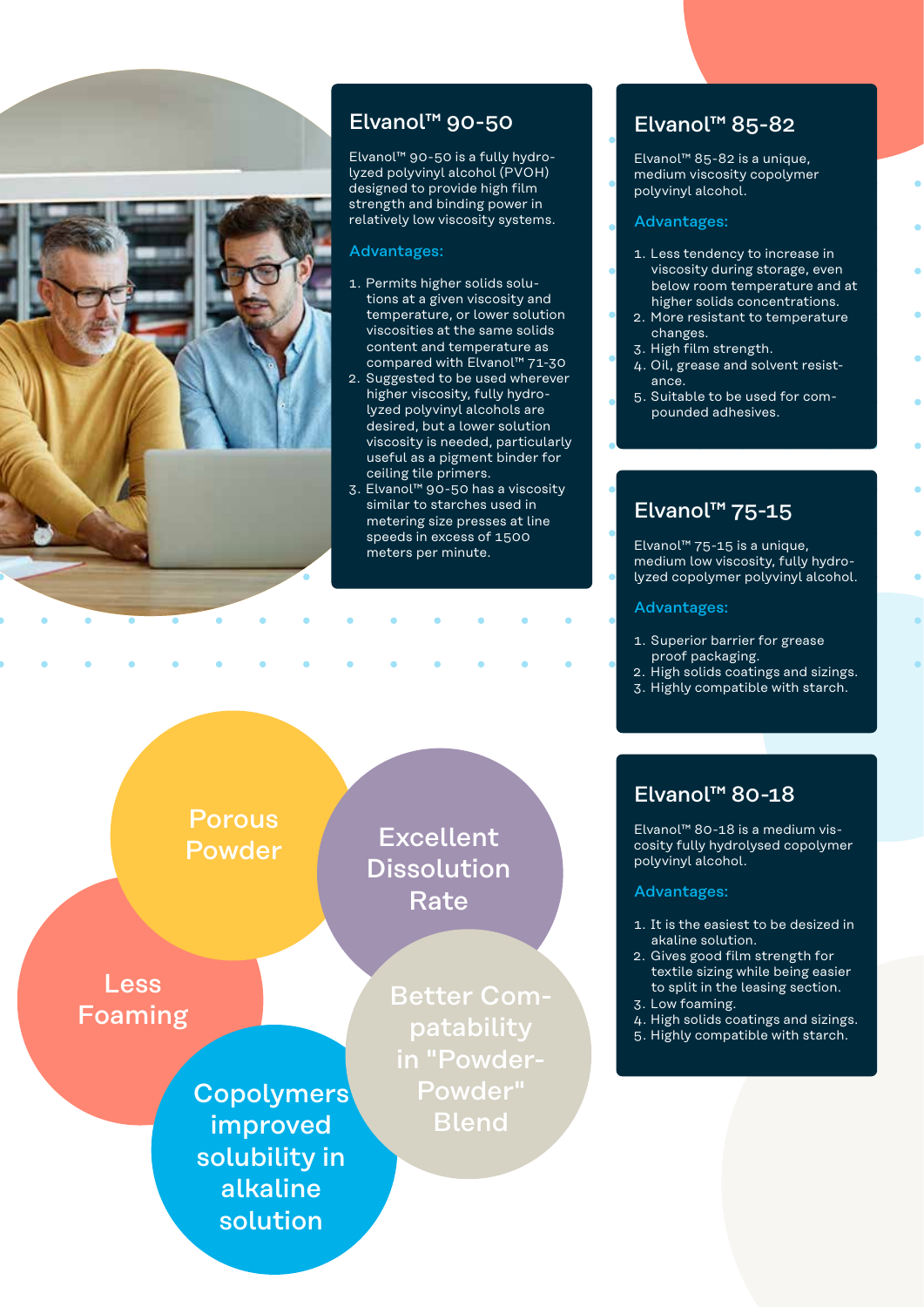## Elvanol™ T-25

Elvanol™ T-25 is a unique nonfoaming copolymer polyvinyl alcohol (PVOH) developed especially for use as a warp size for polyester/cotton blends and other spun yarns, alone or in combination with starch.

#### Advantages:

- 1. Excellent weaving performance with few loom stops.
- 2. High weaving efficiency even at low humidity.
- 3. Lower add-on required with starch formulas, resulting in less shedding on the loom and less frequent cleaning of drop wires, heddles, and reeds.
- 4. Non-corrosive and not subject to spoilage.
- 5. Dissolves readily in hot water, without the need for costly enzymes.
- 6. Low BOD and COD compared to many other sizes.
- 7. Economically recoverable and reusable.
- 8. Favorable cost performance. transmission rates.

# Elvanol™ T-66

With lower viscosity than Elvanol™ T-25, Elvanol™ T-66 was developed specifically to meet the demands of the new medium to high pressure slashers, in terms of better runnability and highersolids formulations, and to increase the productivity of PVOH Recovery Systems based on ultrafiltration, by huge improvement in desizeability and flux rates.

#### Advantages:

- 1. Easier to run on the slasher than Elvanol™ T-25 when higher solids are required in the size box.
- 2. Ideally suited for sizing warps of weaving on high speed and shuttleless looms, permitting the use of "100% PVOH" formulas for maximum weavingefficiency (easy yarn splitting) and minimum shedding.
- 3. Easier to desize than Elvanol™ T-25 at lower temperature and water flow rate.
- 4. Solutions of recovered T-66 have low viscosity and they are easier to pump.

# Elvanol™ 71-30

Elvanol™ 71-30 is a medium viscosity, fully hydrolyzed grade of polyvinyl alcohol. It is soluble in hot water but insoluble in cold water and common organic solvents.

#### Advantages:

- 1. Widely used in the paper industry at the size press and calender stack, and in adhesives tackified with boric acid.
- 2. Suitable for wide range of adhesive and paper applications such as grease prooof coating, UF glue etc due to its excellent binder characteristic.The medium viscosity gives flexibility in formulating water based adhesives with boric acid with or without clay and/or starch.
- 3. Excellent film forming characterictic with hot water solubility, resistance to oils, grease and solvents, as well as low oxygen and water vapor transmission rates.

# Elvanol™ Specifications

| <b>Specifications</b>                         | Elvanol™<br>71-30 | Elvanol™<br>$90 - 50$ | Elvanol™<br>$T-25$ | Elvanol™<br>T-66 | Elvanol <sup>™</sup><br>$80 - 18$ | <b>Elvanol™</b><br>$85 - 82$ | Elvanol™<br>$75 - 15$ |
|-----------------------------------------------|-------------------|-----------------------|--------------------|------------------|-----------------------------------|------------------------------|-----------------------|
| Viscosity (4wt%<br>aqueous, cps) <sup>1</sup> | $27.0 - 33.0$     | $11.6 - 15.4$         | $24.0 - 32.0$      | $11.6 - 15.4$    | $17.0 - 23.0$                     | $25.0 - 32.0$                | $11.6 - 15.4$         |
| Hydrolysis <sup>2</sup>                       | 99.5              | 99.5                  | 99.5               | 99.5             | 99.5                              | 99.5                         | 99.5                  |
| рH                                            | $5.0 - 7.0$       | $5.0 - 7.0$           | $5.0 - 7.0$        | $5.0 - 7.0$      | $5.0 - 7.0$                       | $5.0 - 7.0$                  | $5.0 - 7.0$           |
| Ash (wt%, as<br>sodium oxide $)^3$            | 0.7% max.         | 0.7% max.             | 0.7% max.          | 0.7% max.        | 0.7% max.                         | 0.7% max.                    | 0.7% max.             |
| Volatiles (wt%)                               | < 5.0             | < 5.0                 | < 5.0              | < 5.0            | < 5.0                             | < 5.0                        | < 5.0                 |
| Residual<br>Methanol (wt%)                    | < 1.0             | < 1.0                 | < 1.0              | < 1.0            | < 1.0                             | < 1.0                        | < 1.0                 |

*1 Viscosity in mPa.s (cP) of a 4% solids aqueous solution at 20°C (68°F)*

*2 Mole percent hydrolysis of acetate groups, dry basis*

*3 Dry basis, calculated as % Na2O*